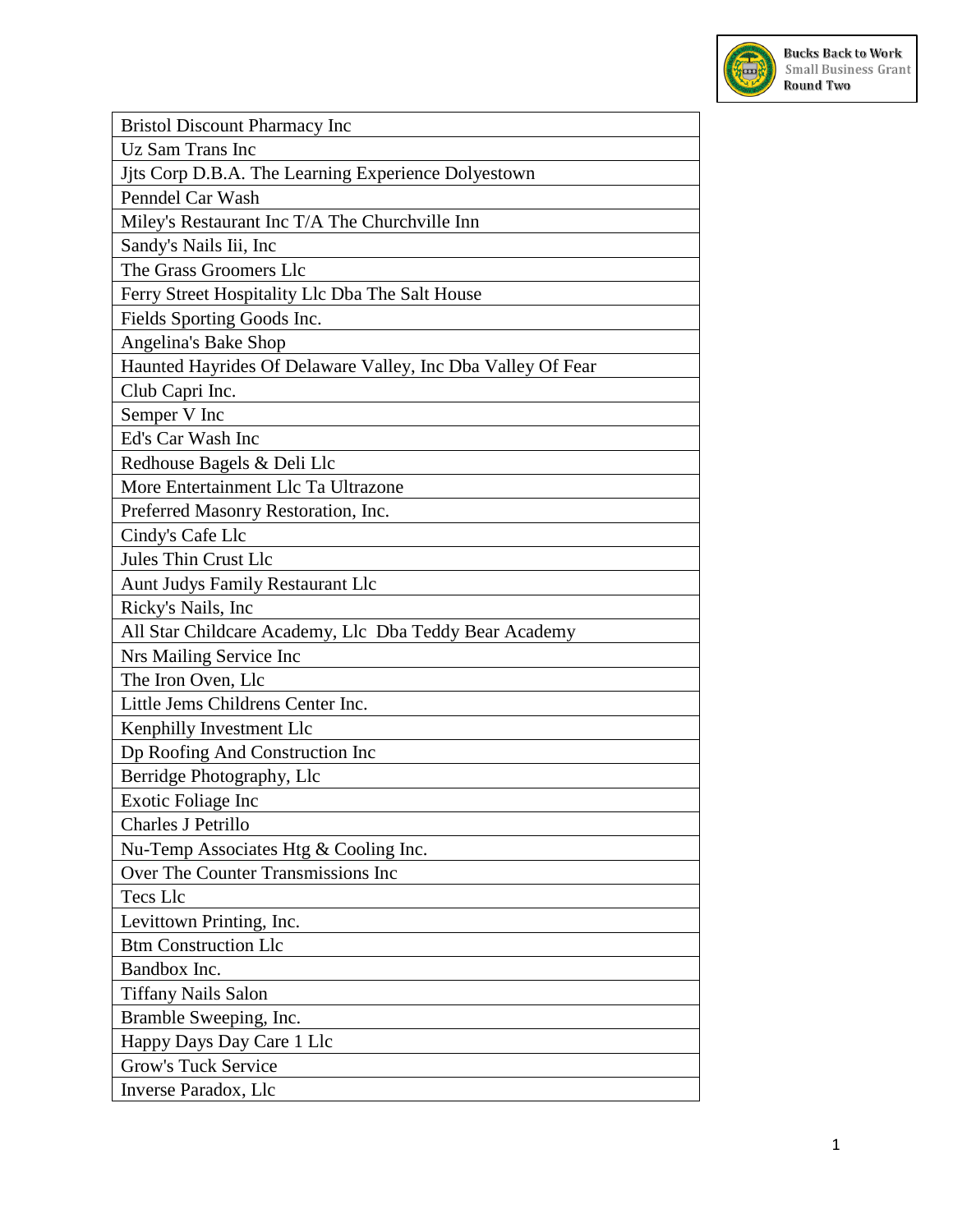

| Piazza Bakery Inc                                          |
|------------------------------------------------------------|
| Quakertown Auto Car Wash Inc                               |
| Joe's Tile                                                 |
| Sheri Umberger                                             |
| Jake's Barber Shop                                         |
| Olde Town Tanning Salon                                    |
| <b>Steam Team Llc</b>                                      |
| <b>Falls Manor Catering</b>                                |
| Nail Max, Inc                                              |
| <b>Cdc Catering Inc</b>                                    |
| Charles J Rigau Dmd                                        |
| Wudder Ice Corp Dba Rita's Water Ice                       |
| Maximum Graphics Corp.                                     |
| <b>Green Smart Plastics Llc</b>                            |
| <b>Faunce Metal Works</b>                                  |
| Eae Holdings Llc Dba Minuteman Press Of Morrisville        |
| Newtown Car Wash                                           |
| Colleen Distefano                                          |
| Community Business Network, Ltd.                           |
| Pet Stop Llc                                               |
| Kline Clark Enterprises Inc. Dba Bucks County Coffee News) |
| Nurney Landscape & Design, Inc.                            |
| Philadelphiapassports.Com, Inc                             |
| M&M Nail Bar Spa                                           |
| <b>Stu's Ez Auto Remotes</b>                               |
| <b>Jb</b> Cleaners                                         |
| Gorman Optimal Health Solutons, Inc.                       |
| Mercury Press Printing Inc.                                |
| Cindy's Nail                                               |
| <b>Makefield Cleaners</b>                                  |
| Shewell Enterprises Inc. Dba/ Amber Inn                    |
| Belmont Court Dialysis Center, Inc.                        |
| 31 West Ferry Operating, Llc                               |
| Carriage Studio Photography Inc                            |
| The Hankey Blankey Llc                                     |
| <b>Stacy Marie Fittingoff</b>                              |
| Bat Vending, Inc.                                          |
| Roe-Lipsky Enterprise/Dba Rita's Water Ice                 |
| Nancy's Nails                                              |
| Per Diem Space, Llc                                        |
| Galco Business Communications Inc.                         |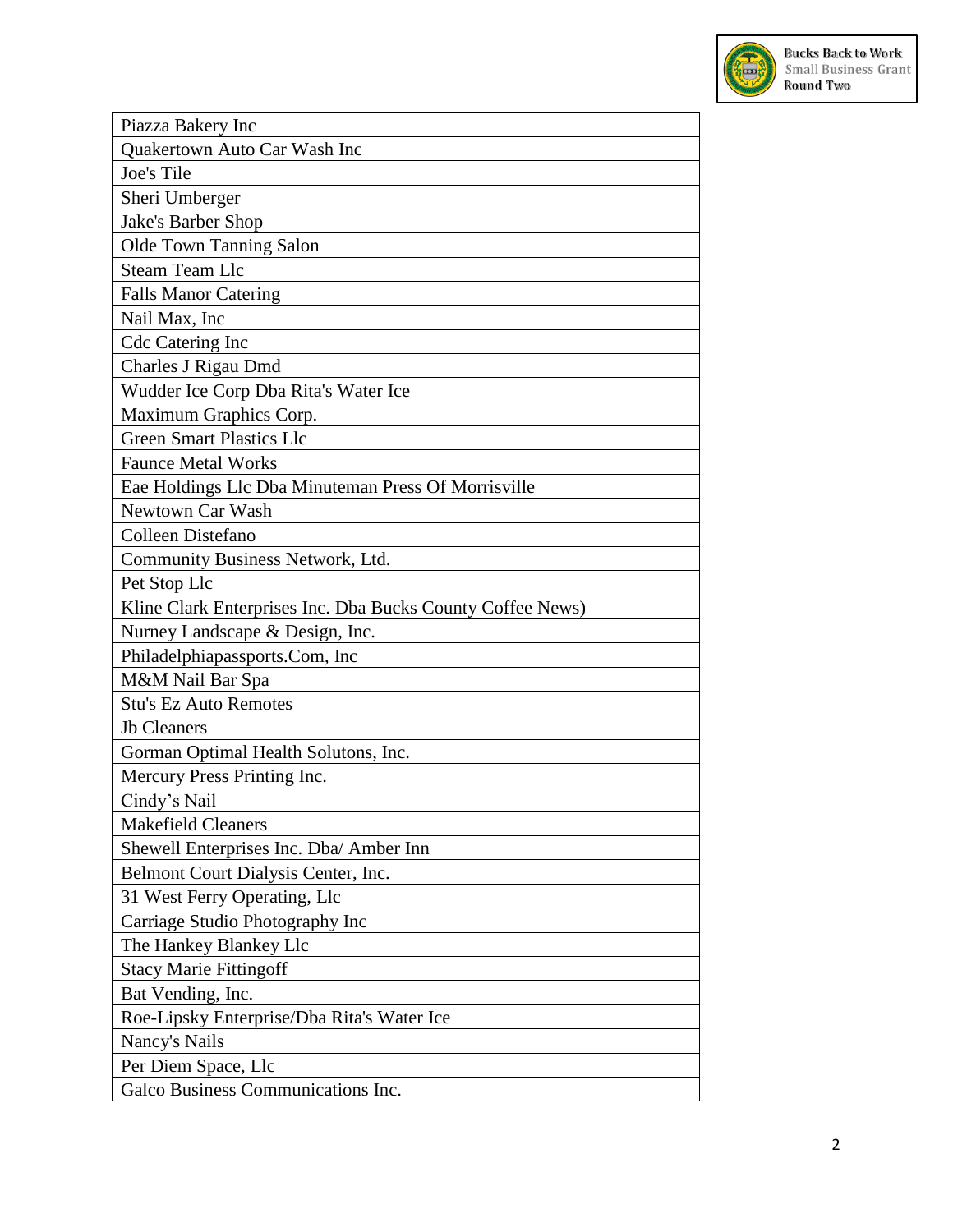

| Behind The Button Dba Frox                                       |
|------------------------------------------------------------------|
| Keenan Custom Builders, Llc                                      |
| Gridiron Tire, Inc.                                              |
| Make Me Glam                                                     |
| Garlits Group, Inc                                               |
| Castle Painting, Inc.                                            |
| Mil-Lee's Llc                                                    |
| True Blue Motorsport                                             |
| <b>First Class Auto Sales Inc</b>                                |
| Cosgrove Studios                                                 |
| R & S Risktakers Inc.                                            |
| <b>Ruthies Cleaning Service</b>                                  |
| Dan's Cleaning                                                   |
| Mar & Sar Llc (Dba Signature Cleaners)                           |
| Ava Nails And Spa Llc                                            |
| Robinson Landscape Llc                                           |
| Sculpture Barber Studio                                          |
| Penndel Hydraulic Sales & Service Co Inc                         |
| <b>Managed Venture Llc</b>                                       |
| Miss Musique                                                     |
| Auto Doctor Of Warminster, Inc                                   |
| York Road Auto Glass Inc.                                        |
| Fischer Appliance Repair Llc                                     |
| E & J Metal Fabricators, Ltd.                                    |
| Aladdin Cleaners & Tailors, Inc.                                 |
| Advanced Lymphedema Therapy Services Llc                         |
| Happy Sister Nail Iii Inc                                        |
| Soui Inc                                                         |
| Vince Pugliese Machine, Inc.                                     |
| Tangles Hair Salon                                               |
| Faherty's Shoes Of Southampton Inc                               |
| We Maid It Clean Llc                                             |
| Maid For You, Inc.                                               |
| Robb Li Incorporated                                             |
| Bucks County School Of The Performing Arts, Inc.                 |
| Montessori Development Center, Inc.                              |
| Alan Reed & Co                                                   |
| Fw Summit Square Llc Dba Fresh Works Levittown                   |
| Mormello Chiropractic Associates, Dc Dba Woodbourne Chiropractic |
| Center                                                           |
| School Of Rock Doylestown                                        |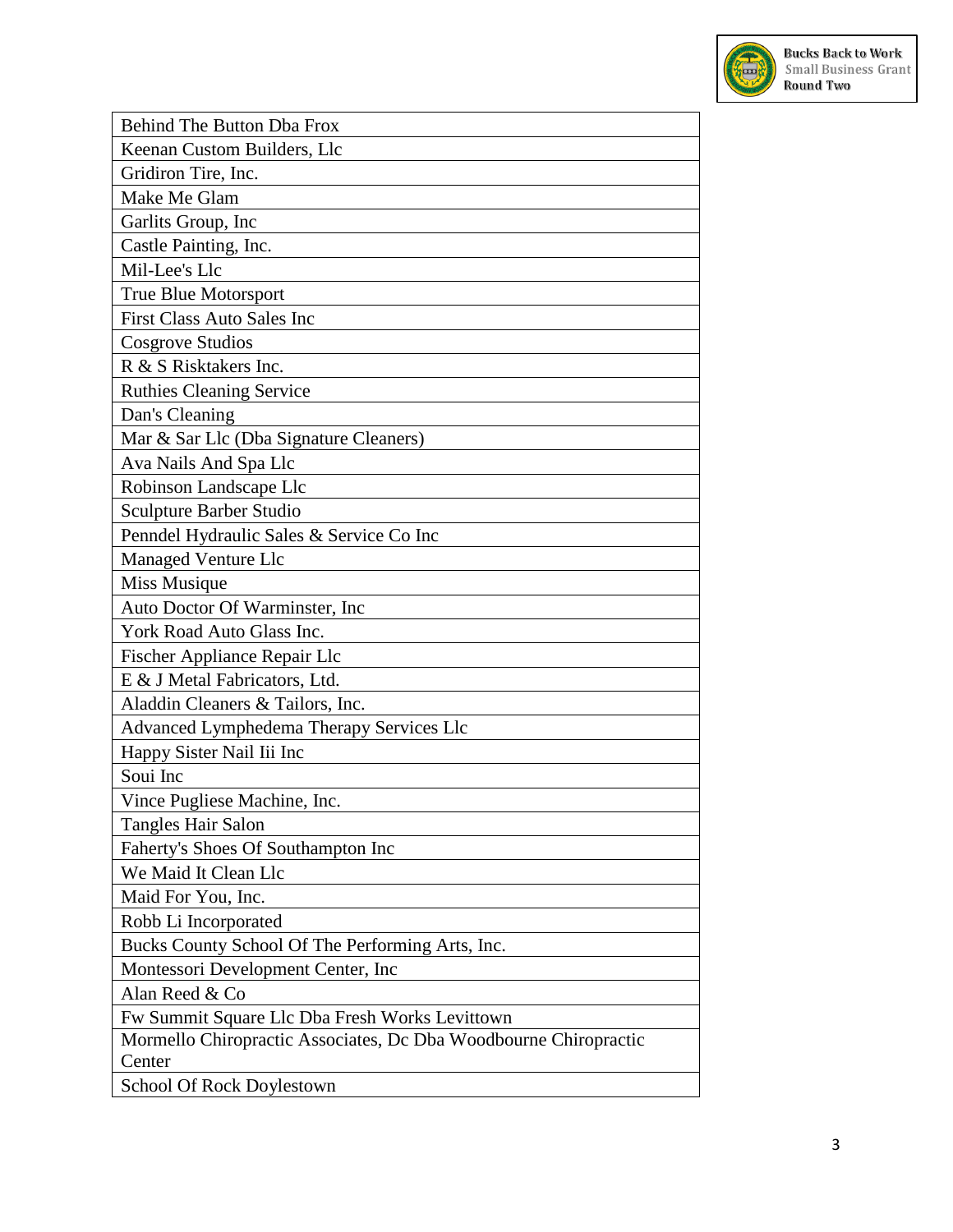

| Ninas Waffles Sweets Factory Inc                             |
|--------------------------------------------------------------|
| Tri-State Building Services, Inc.                            |
| Roy D Anders Inc.                                            |
| Ciyp, Inc, Dba: The Cook & His Books                         |
| True Vision Therapy Llc                                      |
| Michael Cono Iii                                             |
| <b>Burke Contracting Llc</b>                                 |
| Eric R. Shantzer Dds Dba Richboro Dental Excellence          |
| Catering By Jessica Lee, Inc.                                |
| <b>Vees Artistic Nails Llc</b>                               |
| Holland Barber, Llc                                          |
| <b>Center For Emotional Freedom</b>                          |
| <b>Apache Wrestling Club</b>                                 |
| <b>Wohl Optics</b>                                           |
| Herbert Nemitz, Inc. Dba Del Val Tile Distributors           |
| Mr. D's Tees, Llc                                            |
| National Sign Shops, Inc.                                    |
| Robert B. Daniels D.M.D.                                     |
| <b>Pike Lanes</b>                                            |
| La Campagna Ristorante                                       |
| Wrightstown Family Medicine, Pc                              |
| Clifton Homes, Inc.                                          |
| Kalaimagal Corporation                                       |
| Christopher Melino Trading Inc                               |
| C & D Deli, Inc.                                             |
| Arslanian Antique Restoration Co.                            |
| <b>Chris Marx Events Llc</b>                                 |
| Ye Acupuncture Clinic                                        |
| Mose Data Security Inc                                       |
| Lahoda Chiropractic Centre, Inc.                             |
| <b>Plus Plus Orthodontics Pllc</b>                           |
| Hairy Mary's Inc, Dba Mark Bryan Designs                     |
| Next Generation Ii Dba Thunderbird Lanes                     |
| Ralph Jain Enterprises, Inc.                                 |
| Village Bagel Co.                                            |
| Princeton Technology Group Inc                               |
| Hampton Flower Shop Inc.                                     |
| Donna Mccafferty & Co., Llc Dba The Tea Can Company          |
| Darianna Bridal & Tuxedo                                     |
| Acquire Communications, Llc Dba Bucks County Cpr & First Aid |
| <b>Reut Contractor Llc</b>                                   |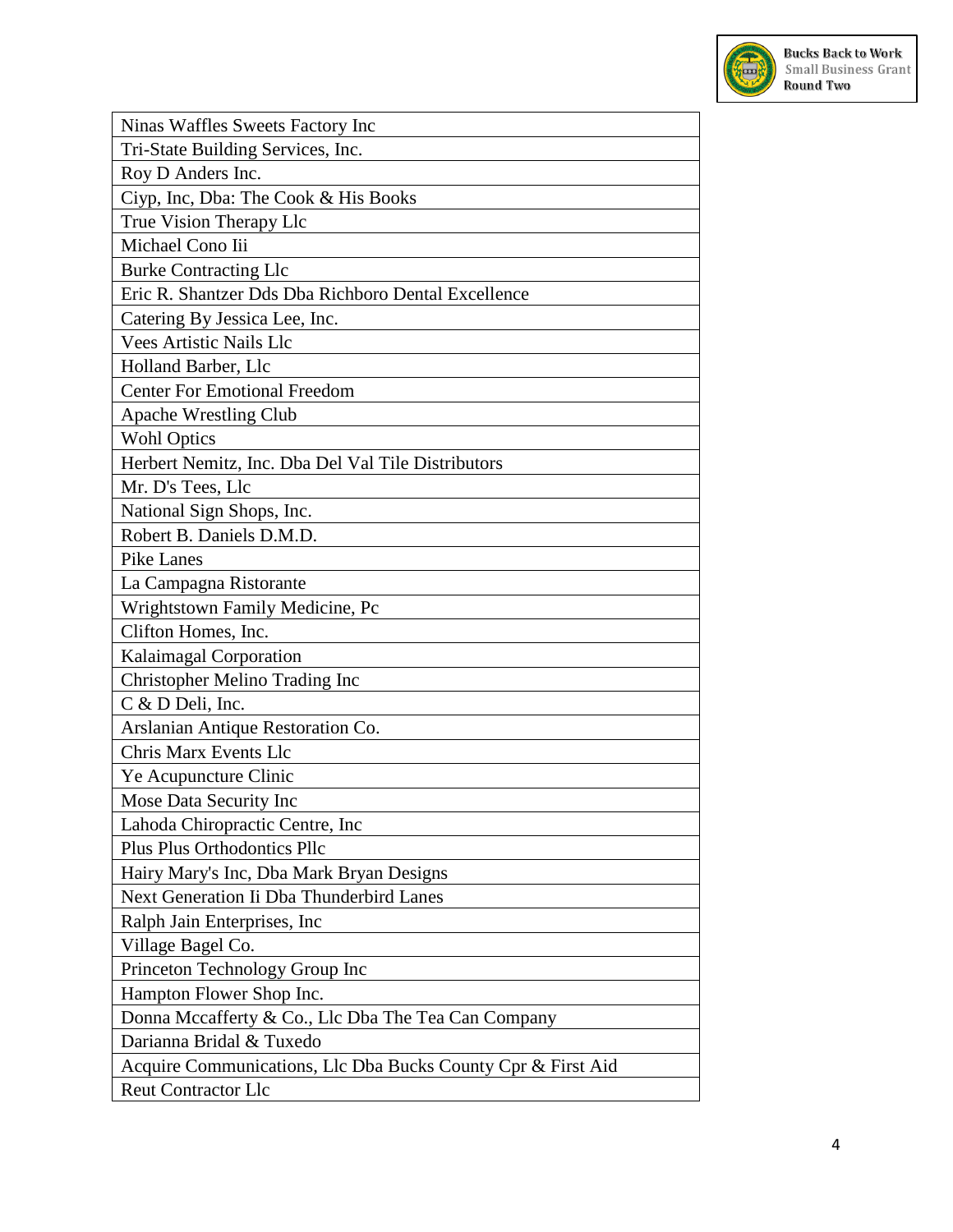

| Chapman's Studio Inc                                  |
|-------------------------------------------------------|
| Studio454 And Co. Inc.                                |
| Rotunno Inc                                           |
| <b>Insurance Shops</b>                                |
| Promotions By Mail, Inc.                              |
| Digital Reprographics Solutions, Inc.                 |
| Amada Layre's Fine Art Studio                         |
| Cruz Bookkeeping Service Inc                          |
| <b>Tsapt</b> Inc                                      |
| Dragonfly Yoga Llc                                    |
| Mbwk Qa Llc                                           |
| Tu Casa Restaurant                                    |
| Tlw Valley Square Llc                                 |
| Flood & Masiuk, Llc                                   |
| Somerton Springs Summer Day Camp                      |
| Chiropractic Physicians Group Of Bucks                |
| Argee Bargee Beads (Dba Robin Miller Artisan Jewelry) |
| Bobby Tre Painting, Llc                               |
| Carter Van Dyke Associates, Inc.                      |
| Newtown Camera Inc.                                   |
| Third Eye Staff & Search, Llc                         |
| Coach's Steak & Hoagie House Llc                      |
| Kara Raymond Studio                                   |
| Spatola's Pizza - Plumsteadville - Llc                |
| The Vette Shop                                        |
| Aljohn Inc                                            |
| S. B. Whitehead Illustration                          |
| Harp Talent Solutions, Llc                            |
| <b>Kenneth Sacks Ds</b>                               |
| New Zealand Travel, Inc.                              |
| Sec Solutions Llc                                     |
| Gene Fish, Llc                                        |
| Llm Enterprises Inc. Dba Painting With A Twist        |
| Pink Blush, Inc.                                      |
| Hewn Spirits Llc                                      |
| Global Dental Concepts, Inc.                          |
| Attadgie Chiropractic Wellness Center                 |
| <b>Md Custom Automotive</b>                           |
| <b>Active Body Concepts Llc</b>                       |
| Sejn, Inc. D/B/A Manhattan Bagel                      |
| <b>Princeton Cleaners 2</b>                           |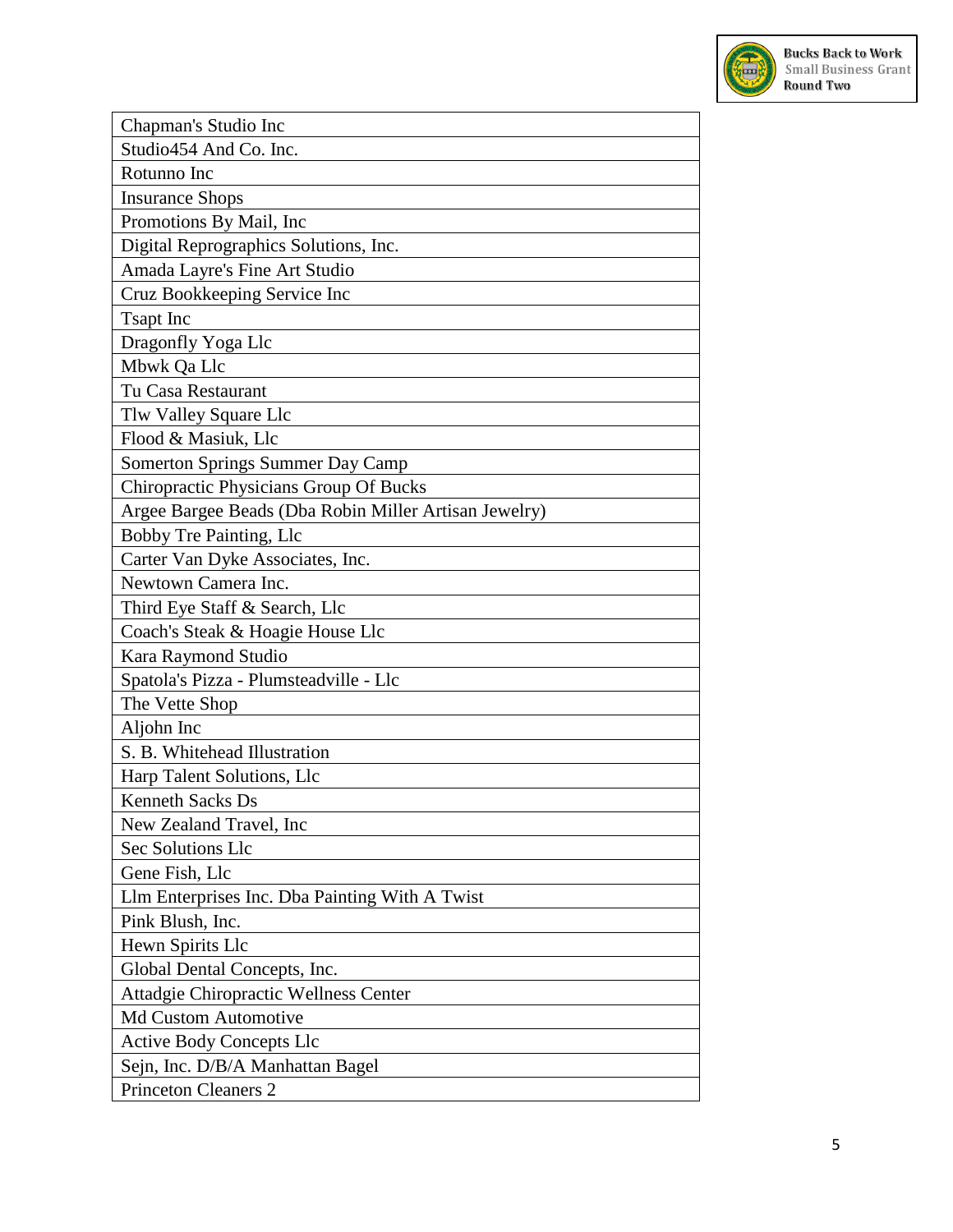

| Mk&C, Llc Dba John And Peter's                            |
|-----------------------------------------------------------|
| Ristorante Denicola                                       |
| <b>Maeday Metals</b>                                      |
| Fly School Circus Arts Llc                                |
| <b>Bucks Learning Academy Inc</b>                         |
| Not Just Dust, Llc                                        |
| Miss Morgan Llc                                           |
| John O'reilly Jr.                                         |
| The Second-Half Shoppe Home And Design                    |
| Blum-Moore Reporting Services, Inc.                       |
| Saile & Saile, Llp                                        |
| Maro Enterprises, Inc.                                    |
| A Head Of Time                                            |
| <b>Wesley Auto Recovery Inc</b>                           |
| Piper Legacy Press, Llc                                   |
| G R Flooring And Contracting, Llc                         |
| Otown Wireless, Inc.                                      |
| Alpha Hospitality, Llc                                    |
| <b>Integrity Business Solutions, Llc</b>                  |
| Taormina Management, Llc Dba Wagner Integrative Therapies |
| Glenn's Towing, Inc.                                      |
| Avalon3 Llc Dba Flip City Shakes                          |
| Decarlo Enterprises Llc                                   |
| <b>Daniel Francis Jewelers</b>                            |
| Kirks Auto Body, Inc.                                     |
| <b>Chalfont Ice Llc</b>                                   |
| Pure Eco Wellness Salon & Spa                             |
| Briarwood Recreation, Inc. D/B/A Briarwood Day Camp       |
| World Famous Sparky's, Inc.                               |
| Jobecca Technology Group, Llc                             |
| Elissa J. Kirkegard                                       |
| Tre Fratelli Inc                                          |
| Peregrine Associates                                      |
| Luxe Lash & Beauty Bar                                    |
| <b>Christine's Restaurant</b>                             |
| Ff Elabed Inc Dba Piccolo Trattoria At Newtown            |
| Forever Hung Historic Wood Window Restoration             |
| J & Z Roofing And Siding, Llc                             |
| Passerini And Sons, Inc.                                  |
| Peter Kershbaumer Contracting                             |
| Ferrante Enterprises Inc. Dba Evolution Autosports        |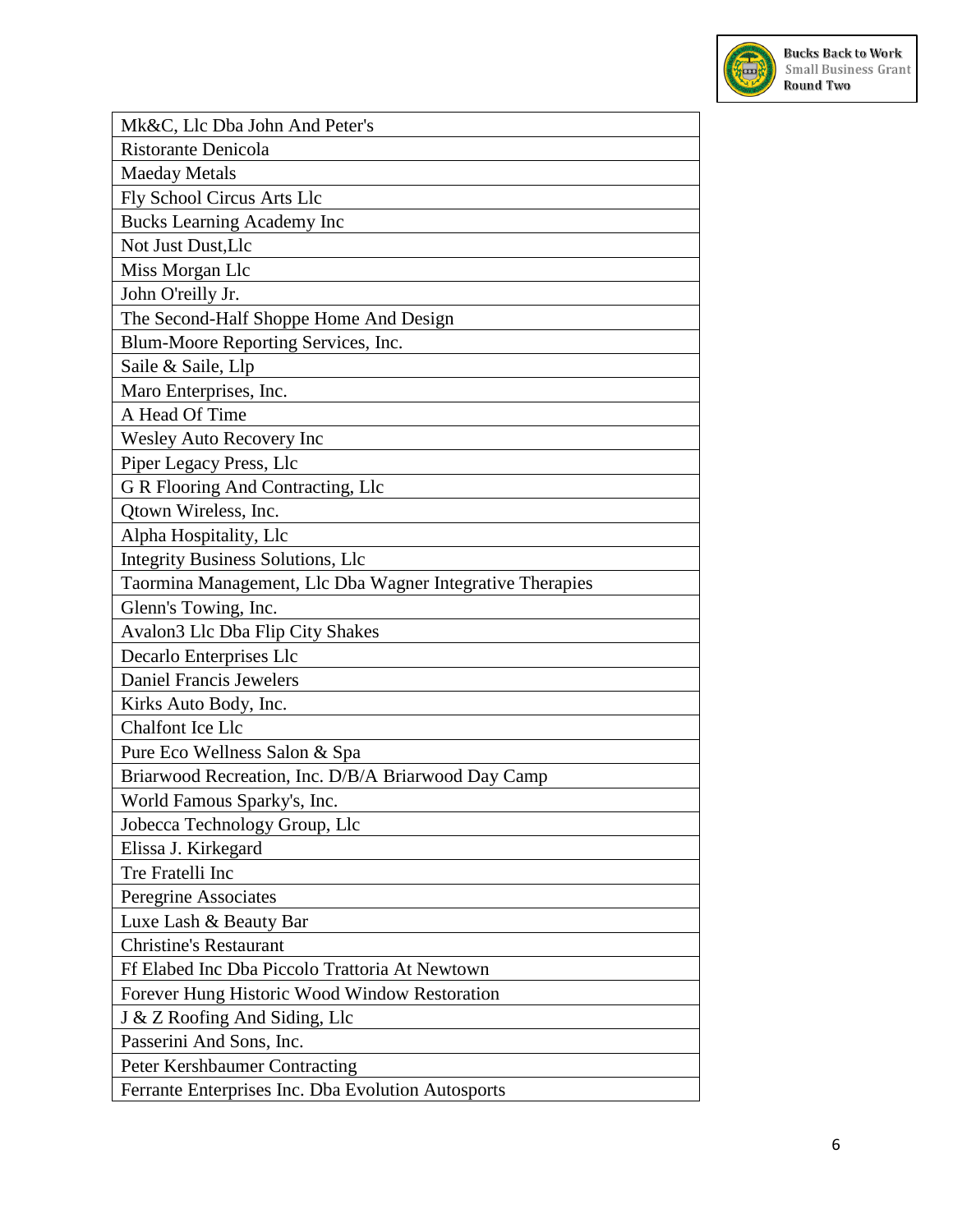

| Lang Massage Services Llc                                  |
|------------------------------------------------------------|
| Radiance Spa                                               |
| Stone Network, Inc.                                        |
| Pabby's Pet Care Llc Dba Pabby's Pet Resort                |
| Newtown Embroidery Aka Newtown Custom Embroidery           |
| Mad Golfer Golf Club Ltd                                   |
| Ken's Lawn Service                                         |
| The Mcinerney Group                                        |
| 2160 York Rd Inc T/A Jamison Pour House                    |
| The Frame Game                                             |
| Jazams, Llc                                                |
| Bonnie S. Eldredge, O.D., Inc.                             |
| Milk Money Newtown Llc                                     |
| Fieldmarshal Llc                                           |
| Precision Homes & Building Group, Llc                      |
| Better Way Belgians Inc.                                   |
| D'angelo & Company Pc                                      |
| Ronald A Williams & Co                                     |
| Wecker Entertainment Company Llc Dba Discount Bounce       |
| Beck's Buckingham Deli, Llc                                |
| Eberhart's Custom Embroidery Inc.                          |
| Vlvr Corp Dba Victoria Hair Couture                        |
| Legacy8 Llc Dba Re/Max Legacy                              |
| Robin Kemmerer Associates Inc.                             |
| New Look Properties, Inc. (Dba Pmo Synergies)              |
| The Pa School Of The Performing Arts                       |
| Hearth And Home Endeavors, Inc. Dba Newtown Fireplace Shop |
| Human Edge Resources, Llc                                  |
| Benefit3 Inc                                               |
| Universal Trade Associates, Llc                            |
| David K. Gilson Renovations, Llc                           |
| Total Fitness Zone, Inc.                                   |
| Lakeside Home Improvement                                  |
| D Scruffles, Llc                                           |
| Habib Law Associates, Llc                                  |
| Neustart Inc. Dba Artisans Gallery                         |
| Towne And Country Cleaners Inc                             |
| Primerica                                                  |
| Deb Kurilla                                                |
| Shragher Chiropractic Center Inc.                          |
| Business Solutions Inc Operating As Rpl Personal Solutions |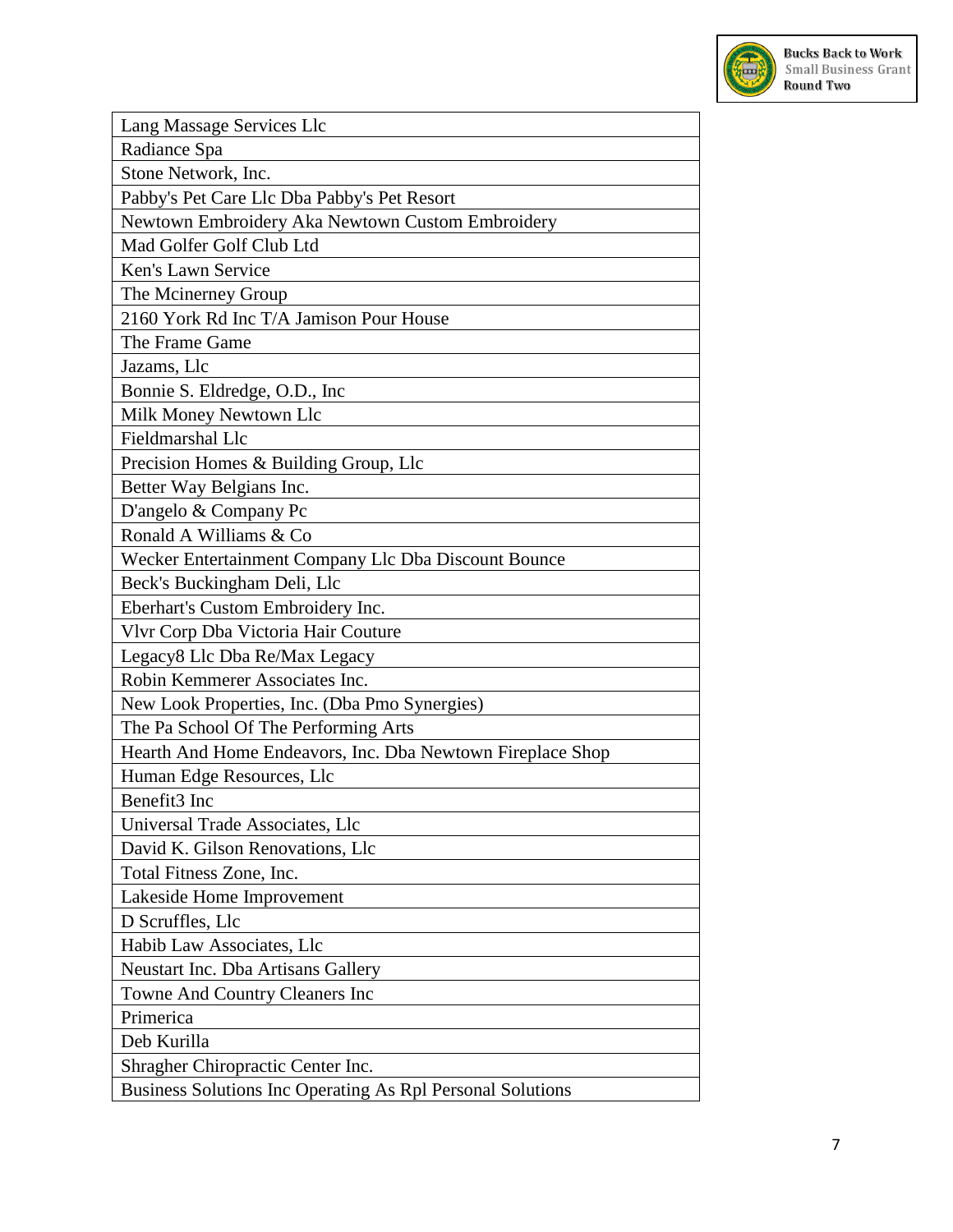

| Christine M Snyder                                           |
|--------------------------------------------------------------|
| 99 Spring Lane, Llc                                          |
| Socializon, Llc                                              |
| Tier Publishing, Llc D/B/A/ The Forwarders List Of Attorneys |
| Swm Consulting Llc                                           |
| <b>Birchwood Farms</b>                                       |
| Compro Computer Services, Inc                                |
| Hometown Deli Inc                                            |
| Amelia Bistro Inc                                            |
| Standing Stone, Ltd.                                         |
| <b>Greenstraw Smoothies Llc</b>                              |
| Darrin M Saver                                               |
| Elana M. Walker, Dmd, Llc                                    |
| Im Llc Dba Newtown Pizza                                     |
| Kelli Hanley                                                 |
| Michael S Hughes Plumbing & Heating                          |
| <b>Design Construction Group</b>                             |
| Shanfeld Chiropractic                                        |
| Gumpers Inc.                                                 |
| Nicholas M. Mancini, Pc                                      |
| Healing Hands Of Newtown Llc                                 |
| Eye Envision Llc Dba Shoe Cafe Of Newton                     |
| Petrenko Llc                                                 |
| Kathie Dacey Photography                                     |
| Rushabh Instruments, Llc                                     |
| Priorities For Her Inc                                       |
| Little Companions Daycare Center Llc.                        |
| Mck Art Advisory, Llc                                        |
| Our-Tot Ii, Inc. Dba Learning Express Toys & Gifts           |
| <b>Community Management Services</b>                         |
| Coalesce Llc                                                 |
| Ethos Capital Advisors, Llc                                  |
| Hmem Enterprises Ltd                                         |
| Jt Turf Care                                                 |
| Sinopoli Brand Consulting Llc                                |
| <b>First Choice Renovation Llc</b>                           |
| Matthew P Heine Dds, Pc                                      |
| Neville Dental Care, Llc                                     |
| Starsportsus Llc                                             |
| Giovanni's Fine Fashions & Custom Tailoring, Llc             |
| Robinwood Holdings Llc Dba Stars Salon                       |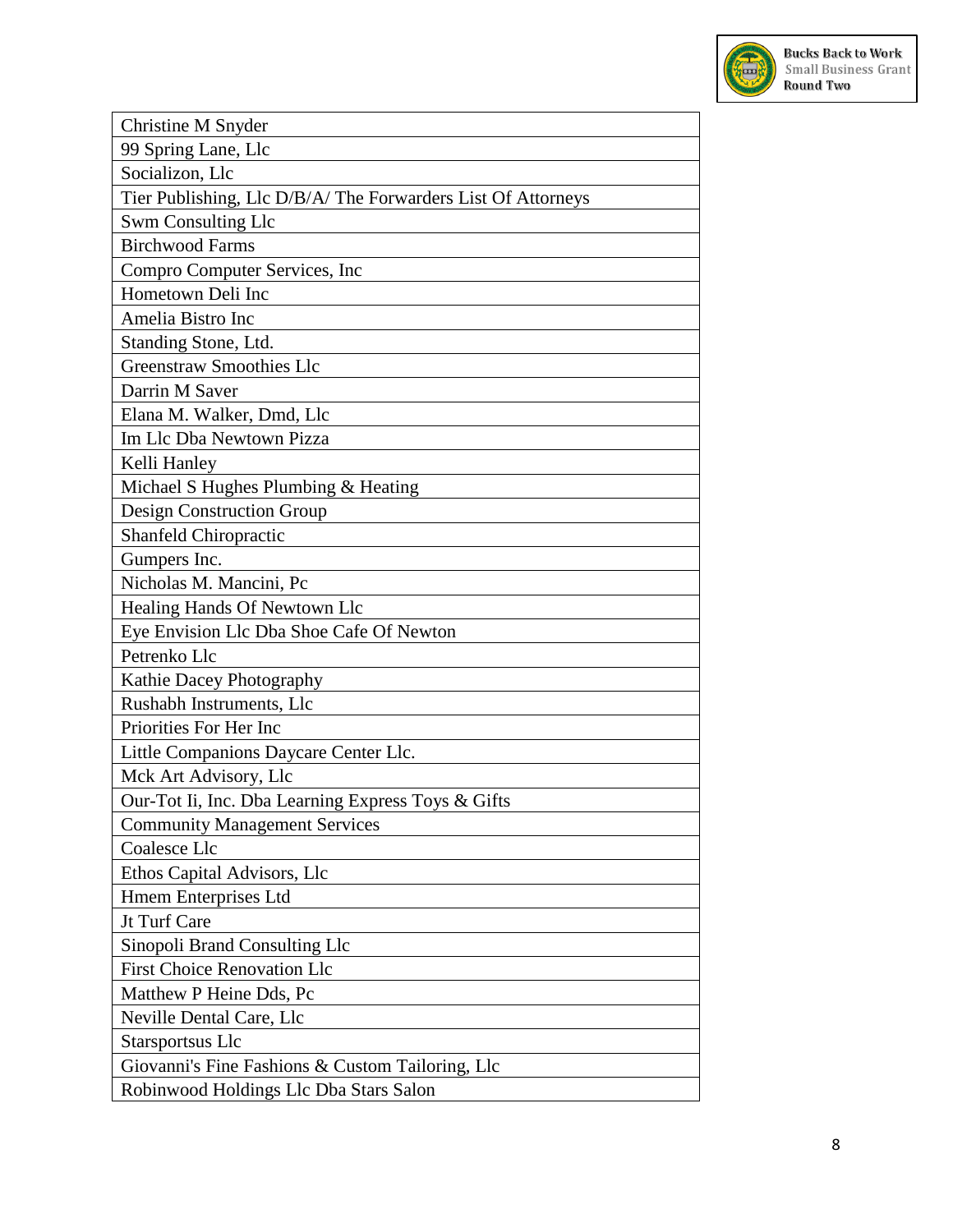

| Pierre's Chocolates Inc.                       |
|------------------------------------------------|
| B.A. Smith Plumbing And Heating Inc            |
| Gemini Pet Services                            |
| <b>Steven Giovanniello Painting</b>            |
| Gibson & Mayer Pc                              |
| Crossing Vineyards & Winery Inc.               |
| Casa Toro, Inc.                                |
| Illyria Llc                                    |
| <b>Yardley Donuts Inc</b>                      |
| Global Business Connexions, Ltd.               |
| Sion Brazilian Jiu Jitsu Llc                   |
| Schweon's Boys And Formal Wear Llc             |
| Ram Executive Search, Llc                      |
| Mancuso Show Management, Inc.                  |
| Baci, Inc.                                     |
| <b>Cepd Management Services</b>                |
| New Hope Sports Chiropractic And Wellness Llc. |
| Beacon Metals, Llc                             |
| Ma Belle Nails Inc                             |
| <b>Leash Ladies</b>                            |
| Capri & Associates, Inc.                       |
| Ris Fit Inc                                    |
| <b>River Town Research</b>                     |
| N.A. Falcone & Associates, Inc.                |
| Bruce A Goodman Md Pc                          |
| <b>Temperance House</b>                        |
| Castle Valley Mill Llc                         |
| Expressway Printing, Inc.                      |
| Bucksrocks Llc (Dba School Of Rock Newtown)    |
| New Hope Photo                                 |
| Farmer's Insurance - Palmer Agency             |
| Kowalski & Franchois                           |
| Bucksco Math Llc Dba Mathnasium Of Buckingham  |
| V J H Inc Dba Color Me Mine                    |
| Rhombic Systems Inc.                           |
| Ilya Fish Llc                                  |
| Yoji Consults Llc Dba Modern Behavioral        |
| Gurus Indian Cuisine Llc                       |
| Villa Rosa                                     |
| Visual Software, Inc.                          |
| <b>Oxford Valley Medical Practice</b>          |